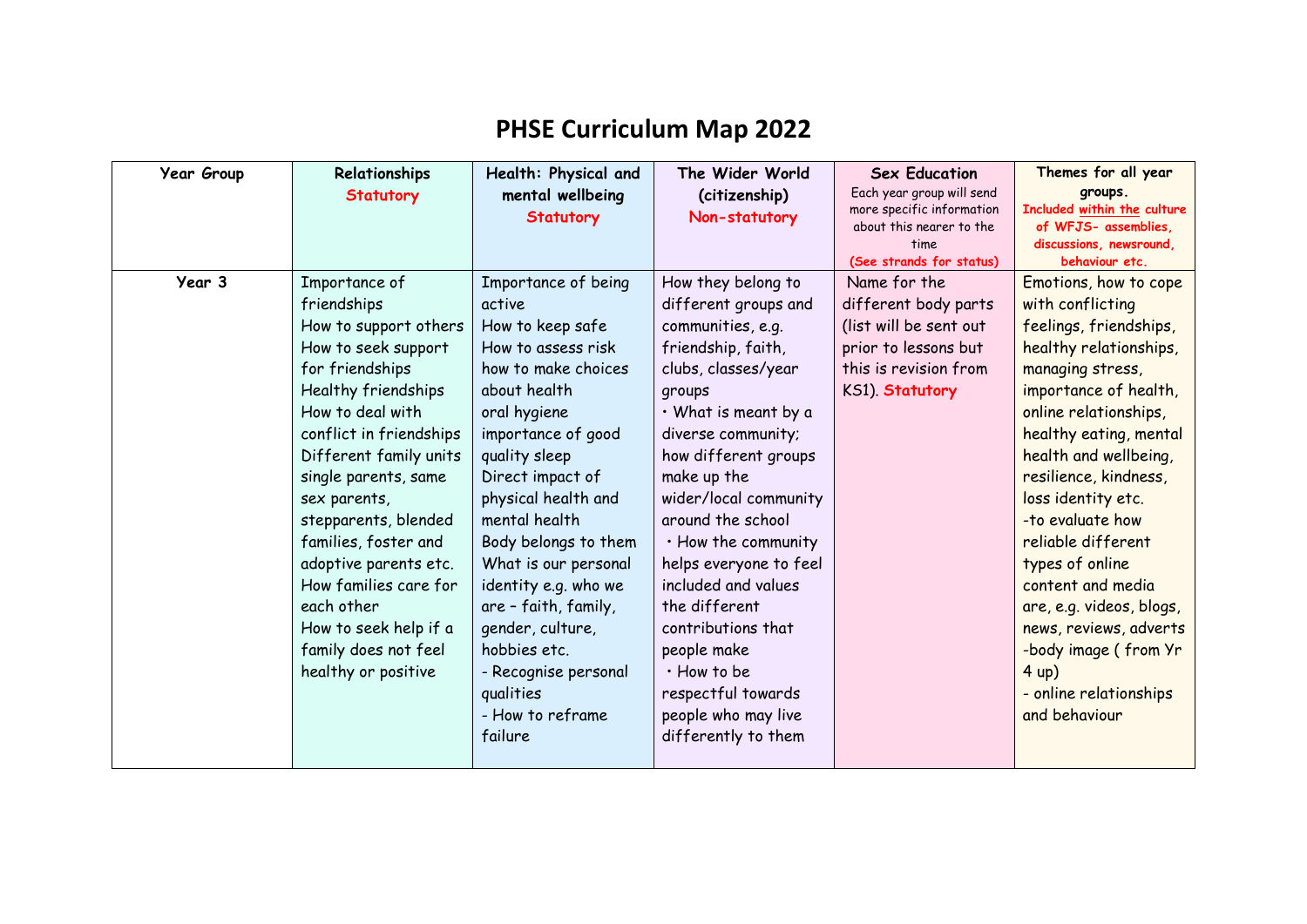| Year 4 | -how people's           | -Personal qualities and | how people have a      | how puberty can       | - how to manage         |
|--------|-------------------------|-------------------------|------------------------|-----------------------|-------------------------|
|        | behaviour affects       | strengths and how       | shared responsibility  | affect emotions and   | circumstances out of    |
|        | themselves and          | these can change and    | to help protect the    | feelings              | our control             |
|        | others, including       | grow                    | world around them .    | · how personal        | - compassion            |
|        | online · - how to model | -Self-worth and         | how everyday choices   | hygiene routines      | -empathy                |
|        | being polite and        | identity                | can affect the         | change during puberty | -racism                 |
|        | courteous in different  | -How to set goals       | environment            | · how to ask for      | -prejudice              |
|        | situations and          | -Managing feelings      | · how what people      | advice and support    | -equality               |
|        | recognise the           | -Coping with loss,      | choose to buy or       | about growing and     | - homophobia and        |
|        | respectful behaviour    | separation              | spend money on can     | changing and puberty  | transphobia             |
|        | they should receive in  | -How feelings change    | affect others or the   | -Introduction to      | -LGBTQ+ celebration     |
|        | return                  | over time               | environment (e.g.      | puberty and periods   | days eq. Pride          |
|        | $\cdot$ about the       | -What can trigger       | Fairtrade, single use  |                       |                         |
|        | relationship between    | different feelings      | plastics, giving to    | None of this          | Yr4 Up- not using 'gay' |
|        | rights and              | - how to reframe        | charity)               | mentions conception   | as an insult            |
|        | responsibilities        | failure                 | $\cdot$ the skills and | so is statutory       |                         |
|        | · about the right to    | - increased             | vocabulary to share    |                       |                         |
|        | privacy and how to      | responsibilities age    | their thoughts, ideas  |                       |                         |
|        | recognise when a        | may bring               | and opinions in        |                       |                         |
|        | confidence or secret    | What is gender, what    | discussion about       |                       |                         |
|        | should be kept          | is your sex.            | topical issues         |                       |                         |
|        | $\cdot$ the rights that |                         | · how to show care     |                       |                         |
|        | children have and why   |                         | and concern for        |                       |                         |
|        | it is important to      |                         | others (people and     |                       |                         |
|        | protect these           |                         | animals)               |                       |                         |
|        | • that everyone         |                         | • how to carry out     |                       |                         |
|        | should feel included,   |                         | personal               |                       |                         |
|        | respected and not       |                         | responsibilities in a  |                       |                         |
|        | discriminated against;  |                         | caring and             |                       |                         |
|        | how to respond          |                         | compassionate way      |                       |                         |
|        | · how to respond to     |                         |                        |                       |                         |
|        | aggressive or           |                         |                        |                       |                         |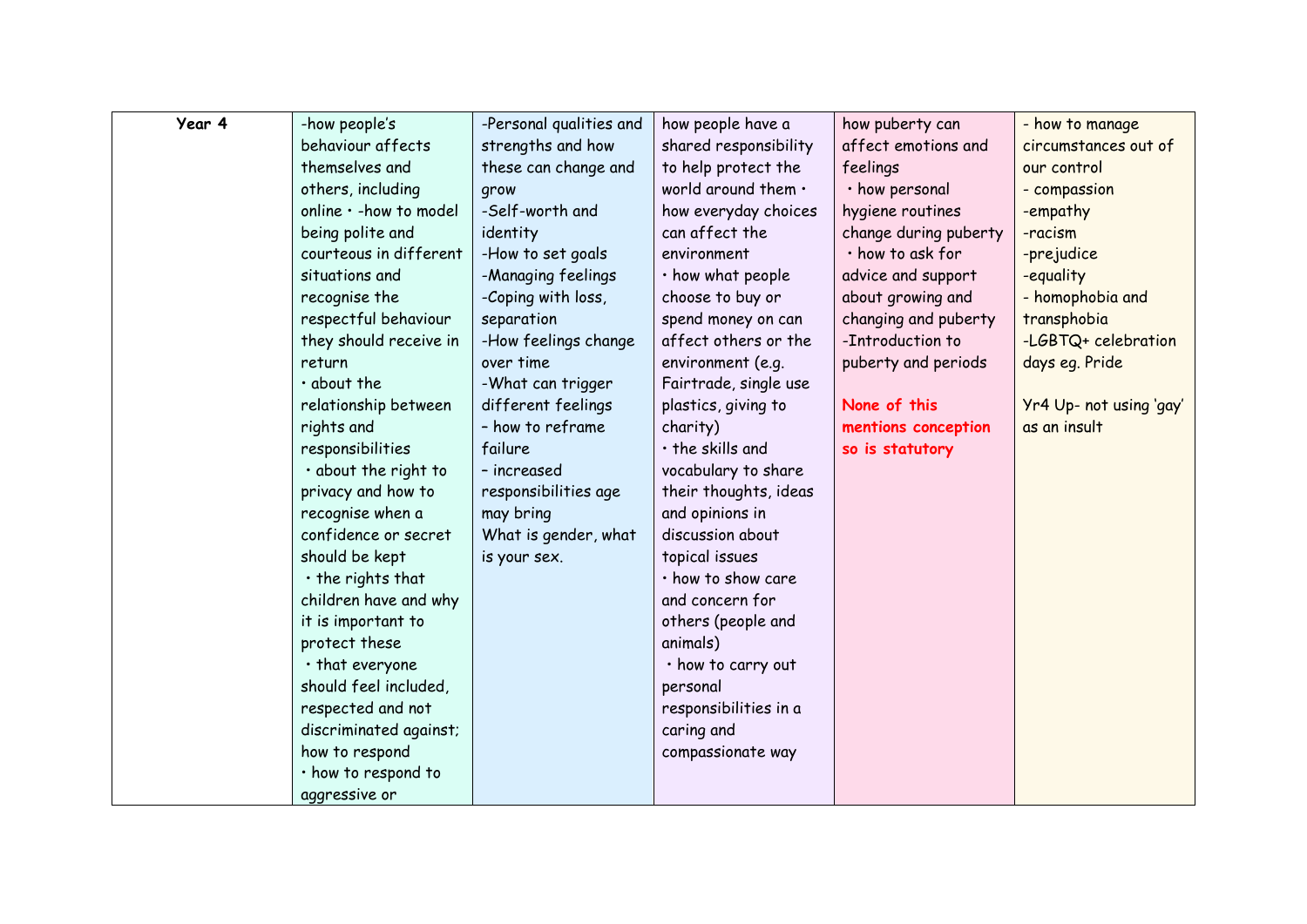|        | inappropriate<br>behaviour (including<br>online and unwanted<br>physical contact)                                |                                                                                                                    |                                                    |                                                     |
|--------|------------------------------------------------------------------------------------------------------------------|--------------------------------------------------------------------------------------------------------------------|----------------------------------------------------|-----------------------------------------------------|
|        |                                                                                                                  |                                                                                                                    |                                                    |                                                     |
| Year 5 | -about the different                                                                                             | how to recognise and                                                                                               | -that there is a broad                             | - hygiene in puberty                                |
|        | types of relationships                                                                                           | respect similarities                                                                                               | range of different                                 | and how it relates.                                 |
|        | people have in their                                                                                             | and differences                                                                                                    | jobs                                               | -Identify external                                  |
|        | lives                                                                                                            | between people                                                                                                     | $\cdot$ that there are                             | and internal female                                 |
|        | · how friends and                                                                                                | $\cdot$ that there are a                                                                                           | different ways into                                | and male reproductive                               |
|        | family communicate                                                                                               | range of factors that                                                                                              | jobs and careers                                   | organs and how the                                  |
|        | together; how the                                                                                                | contribute to a                                                                                                    | $\cdot$ how they might                             | process of puberty                                  |
|        | internet and social                                                                                              | person's identity                                                                                                  | choose a career/job                                | and changes - science                               |
|        | media can be used                                                                                                | · how individuality and                                                                                            | · how to keep track of                             | statutory                                           |
|        | positively                                                                                                       | personal qualities                                                                                                 | money                                              | -where to get more                                  |
|        | · how knowing                                                                                                    | make up someone's                                                                                                  | $\cdot$ how people make                            | information and help                                |
|        | someone online                                                                                                   | identity (including                                                                                                | choices about ways of                              | on changing bodies-                                 |
|        | differs from knowing                                                                                             | gender identity)                                                                                                   | paying for things                                  | statutory                                           |
|        | someone face-to-face                                                                                             | · about stereotypes                                                                                                | . that there are risks                             | - that people may be                                |
|        | · how to recognise                                                                                               | and how they are not                                                                                               | associated with money                              | attracted to someone                                |
|        | risk in relation to                                                                                              | always accurate, and                                                                                               | feelings and emotions                              | emotionally, sexually                               |
|        | friendships and                                                                                                  | can negatively                                                                                                     | -different attitudes                               | (adult terms - for                                  |
|        | keeping safe                                                                                                     | influence behaviours                                                                                               | towards spending and                               | children we do not                                  |
|        | · about the types of                                                                                             | and attitudes towards                                                                                              | saving money.                                      | use this term) or                                   |
|        | content (including                                                                                               | others                                                                                                             | -How to keep track of                              | romantically and that                               |
|        | images) that is safe                                                                                             | - For some people                                                                                                  | money                                              | person may be of the                                |
|        | to share online; ways                                                                                            | gender does not                                                                                                    | -How can money                                     | same or different                                   |
|        | of seeking and giving<br>consent before images<br>or personal<br>information is shared<br>with friends or family | correspond with<br>biological sex. - what<br>implications could this<br>have on a person. How<br>could we make the | impact on peoples<br>mental and physical<br>health | sex, gender etc<br>- menstrual cycle -<br>statutory |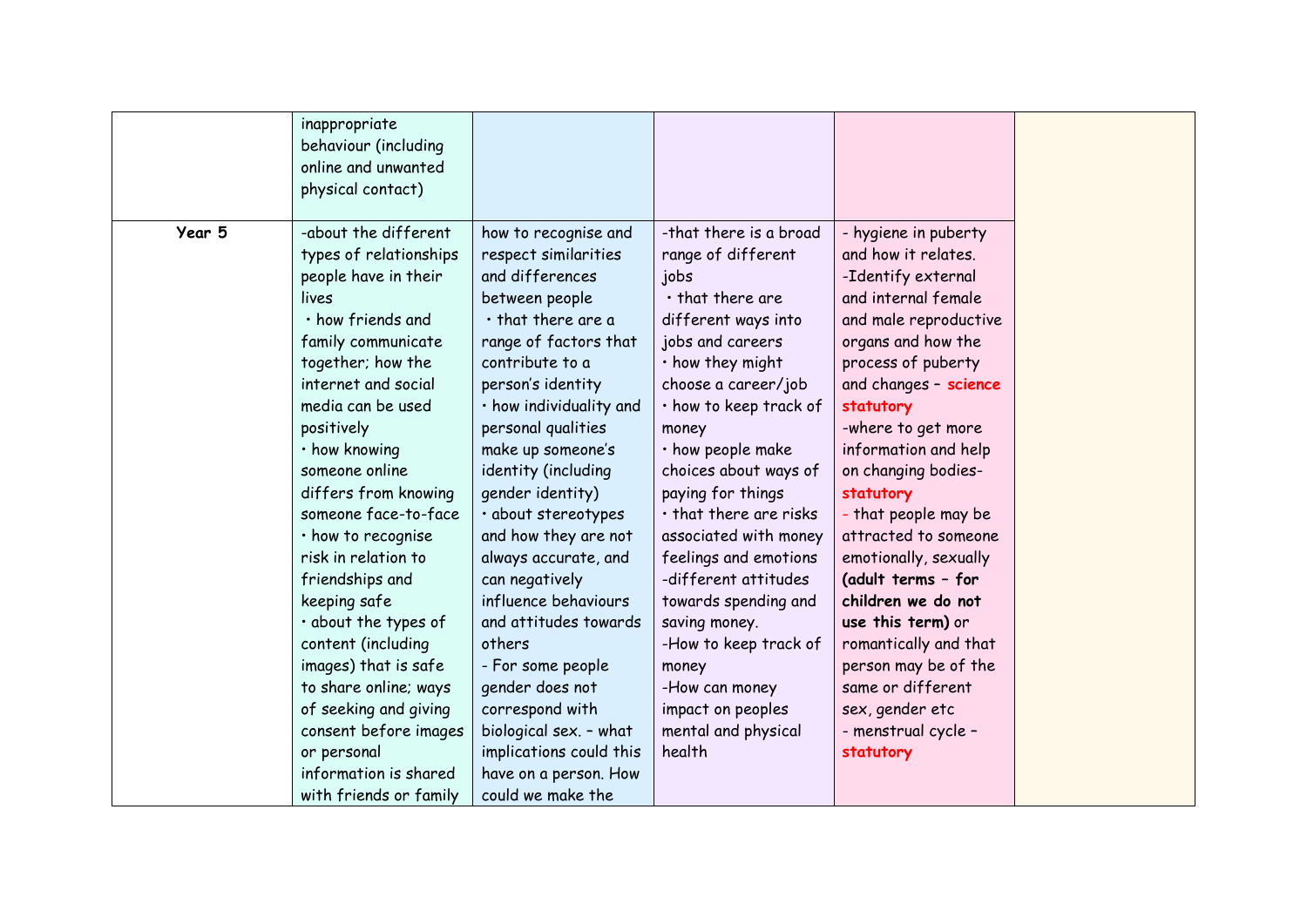|        | · how to respond if a | school better for     | -Stereotypes in the |                        |
|--------|-----------------------|-----------------------|---------------------|------------------------|
|        | friendship is making  | this?                 | work be limited by  |                        |
|        | them feel worried,    |                       | them                |                        |
|        | unsafe or             | · how to challenge    | -Some jobs are paid |                        |
|        | uncomfortable         | stereotypes and       | more than others    |                        |
|        | · how to ask for help | assumptions about     |                     |                        |
|        | or advice and respond | others                |                     |                        |
|        | to pressure,          | $\cdot$ when it is    |                     |                        |
|        | inappropriate contact | appropriate to use    |                     |                        |
|        | or concerns about     | first aid             |                     |                        |
|        | personal safety       | · that some drugs are |                     |                        |
|        |                       | legal                 |                     |                        |
|        |                       | . why people choose   |                     |                        |
|        |                       | to use or not use     |                     |                        |
|        |                       | different drugs       |                     |                        |
|        |                       | · how people can      |                     |                        |
|        |                       | prevent or reduce the |                     |                        |
|        |                       | risks                 |                     |                        |
|        |                       | $\cdot$ that for some |                     |                        |
|        |                       | people, drug use can  |                     |                        |
|        |                       | become a habit which  |                     |                        |
|        |                       | is difficult to break |                     |                        |
|        |                       | · how organisations   |                     |                        |
|        |                       | support people with   |                     |                        |
|        |                       | substance abuse       |                     |                        |
|        |                       | · how to ask for help |                     |                        |
|        |                       |                       |                     |                        |
| Year 6 | -to recognise that    | Bacteria and viruses  | how the media,      | - about the process of |
|        | their behaviour can   | and how they spread ( | including online    | reproduction and       |
|        | affect other people   | Link to science)      | experiences, can    | birth as part of the   |
|        | (circle times)        |                       | affect people's     | human life cycle; how  |
|        |                       |                       | wellbeing           | babies are conceived   |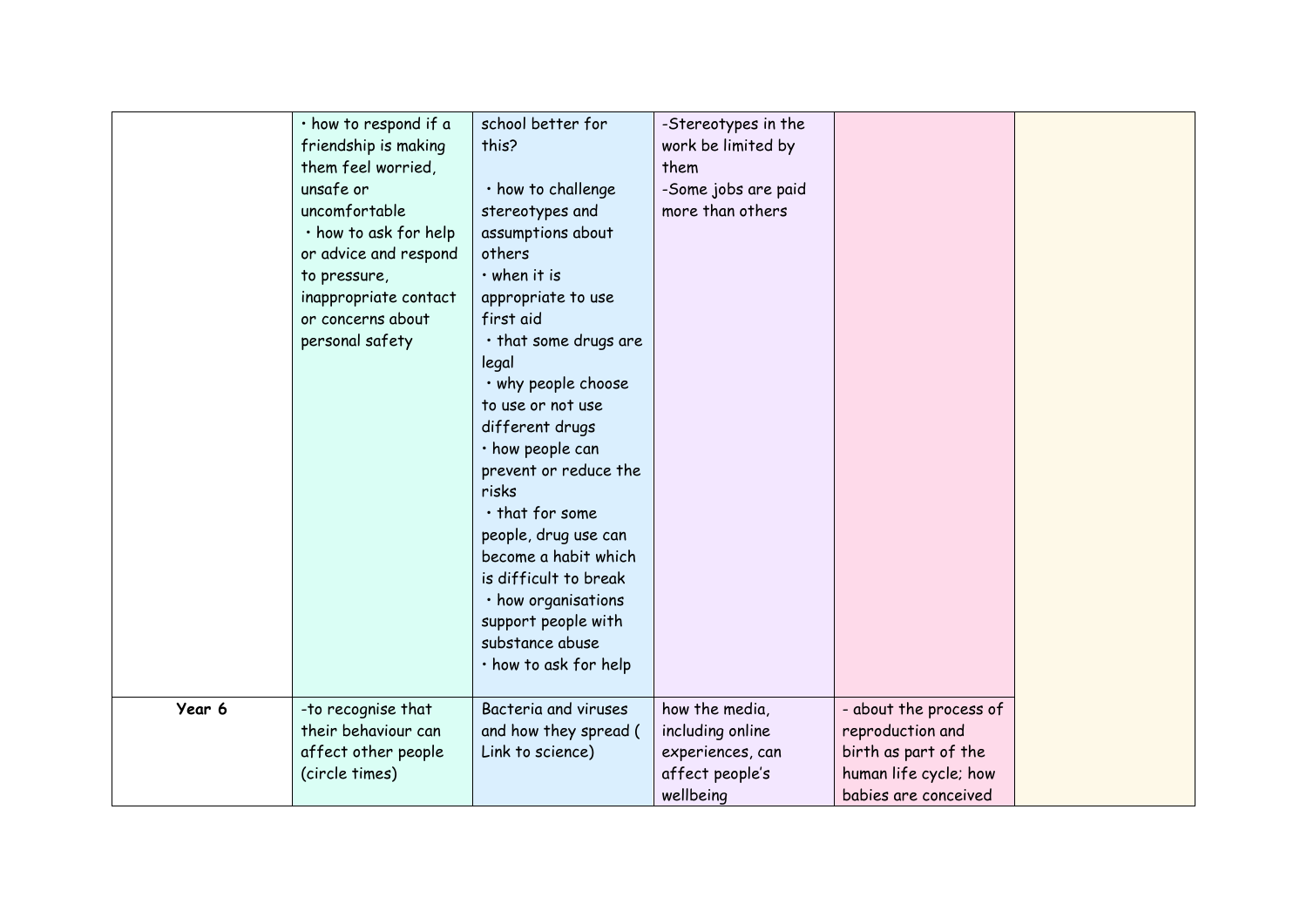| - to recognise what is  | First aid and how to       | · that not everything   | (including same-sex   |  |
|-------------------------|----------------------------|-------------------------|-----------------------|--|
| fair and unfair, kind   | deal with an               | should be shared        | couples/IVF etc) -    |  |
| and unkind, what is     | emergency situation        | online or social media  | right to withdraw-    |  |
| right and wrong         | · how mental and           | and that there are      | non statutory         |  |
| through discussions of  | physical health are        | rules about this,       | - there are           |  |
| racism and              | linked                     | including the           | medicines/devices to  |  |
| homophobia              | · how positive             | distribution of images  | prevent conception    |  |
| -to share their         | friendships support        | · that mixed messages   | and how babies are    |  |
| opinions on things that | wellbeing                  | in the media exist      | cared for - right to  |  |
| matter to them and      | · how to make choices      | · how text and images   | withdraw              |  |
| explain their views     | that support a             | can be manipulated or   | · how puberty relates |  |
| that adults can choose  | healthy, balanced          | invented; strategies    | to reproduction-      |  |
| to be part of a         | lifestyle                  | to recognise this       | science-Statutory     |  |
| relationship or not,    | · that habits can be       | · to recognise unsafe   |                       |  |
| including marriage or   | healthy or unhealthy;      | or suspicious content   |                       |  |
| civil partnership       | · how legal and illegal    | online and what to do   |                       |  |
| $\cdot$ that marriage   | drugs (legal and           | about it                |                       |  |
| should be wanted        | illegal) can affect        | · how information is    |                       |  |
| equally by both people  | health and how to          | ranked, selected,       |                       |  |
| and that forcing        | manage situations          | targeted to meet the    |                       |  |
| someone to marry        | involving them             | interests of            |                       |  |
| against their will is a | $\cdot$ that health        | individuals and groups, |                       |  |
| crime                   | problems, including        | and can be used to      |                       |  |
| • how growing up and    | mental health              | influence them          |                       |  |
| becoming more           | problems, can build up     | · how to make           |                       |  |
| independent comes       | if they are not            | decisions about the     |                       |  |
| with increased          | recognised                 | content they view       |                       |  |
| opportunities and       | · that anyone can          | online or in the media  |                       |  |
| responsibilities        | experience mental ill-     | and know if it is       |                       |  |
| · how friendships may   | health                     | appropriate for their   |                       |  |
| change as they grow     | $\cdot$ that mental health | age range               |                       |  |
|                         | difficulties can usually   |                         |                       |  |